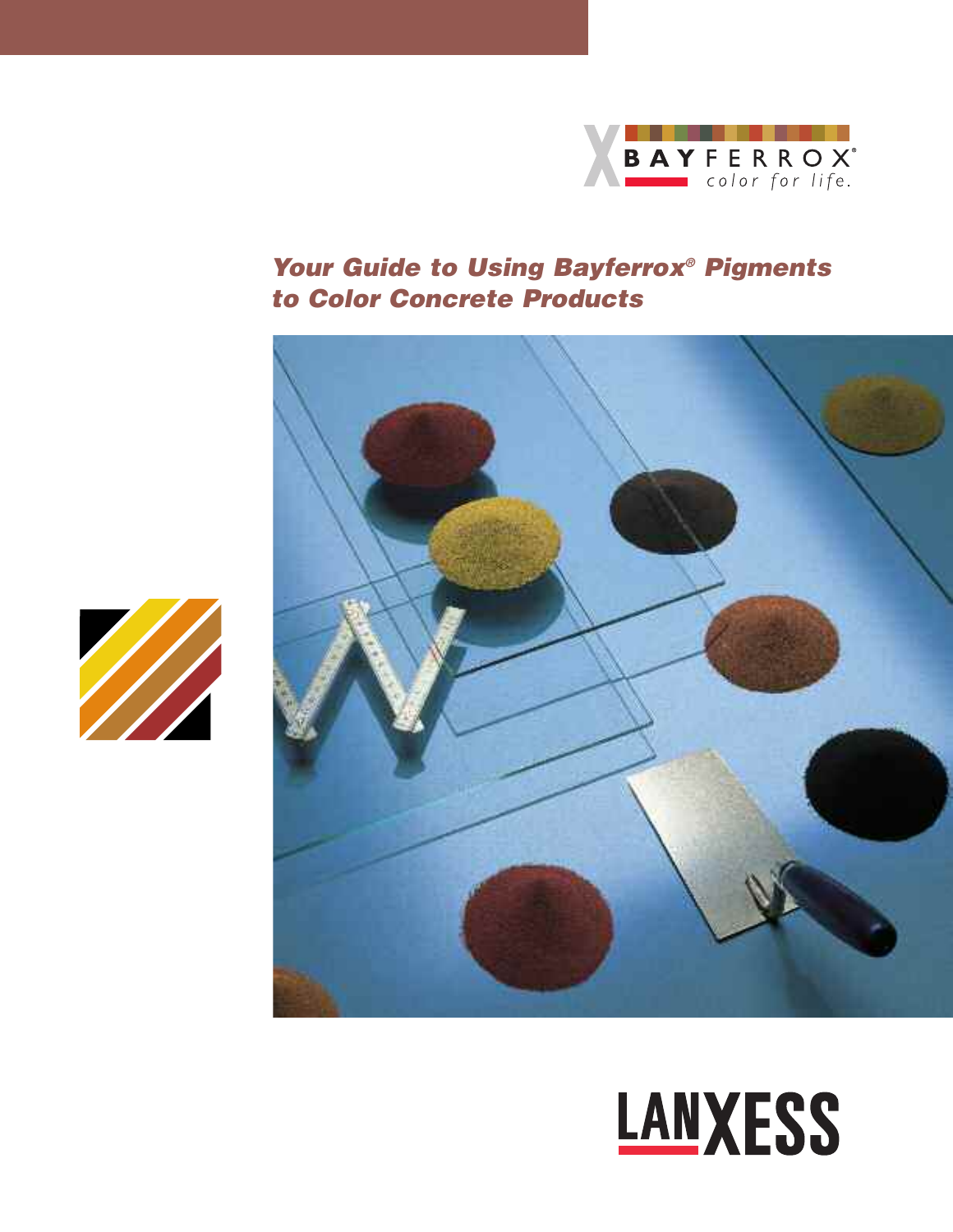LANXESS Corporation was formed when the Bayer Group combined most of its chemicals businesses with large segments of its polymers activities. The company began doing business as a new legal entity in the United States on July 1, 2004. LANXESS will continue manufacturing Bayferrox<sup>®</sup> iron oxide pigments, which is a registered trademark of Bayer AG, Germany.

The use of color in concrete building materials is increasing in popularity. Today, it is an important design tool for architects, builders, engineers and homeowners to express their style and individuality. Color is commonly used in products such as concrete roofing tiles, pavers, block, precast products, and segmental retaining wall units. These colored building materials are in high demand and are also more profitable to manufacturers than their uncolored counterparts.

As a result, manufacturers of concrete building materials are faced with the challenges of selecting and using pigments correctly in their production facility. At LANXESS Corporation, we understand these challenges and are here to assist you. That is why we have produced this detailed brochure. It is your guide to understanding



*The Bayferrox manufacturing unit in New Martinsville, West Virginia.*

and using Bayferrox pigments in concrete products. It summarizes the experiences, laboratory tests, and in-plant trials that LANXESS Corporation and our parent company, LANXESS Deutschland Gmbh, located in Germany, have accumulated worldwide over the past several decades.

# **Raw Materials That Affect Color in Colored Concrete Products**

#### **Pigment**

Your choice in pigment is the first, most important decision you make in producing quality colored concrete products. Years of tests on colored products exposed to different climate conditions all over the world have shown that our Bayferrox synthetic iron oxide pigments have superior performance properties in cementitious products.

#### **Demands Made on Pigments**

Pigments for concrete products are required by ASTM C979 to withstand aggressive influences of strong, alkaline cement paste. They must also be lightfast, weatherstable, and insoluble in water. During processing, the pigment must become firmly integrated into the concrete matrix. Inorganic pigments, especially iron oxides, do this particularly well. ASTM limits the amount of pigment added to concrete to 10 percent by weight of the amount of cementitious materials in the mix. All Bayferrox pigments meet ASTM C979 requirements.

#### **ISO Certification**

Bayferrox from LANXESS has ISO certification, which is your assurance that all steps in the manufacturing of Bayferrox have been detailed.

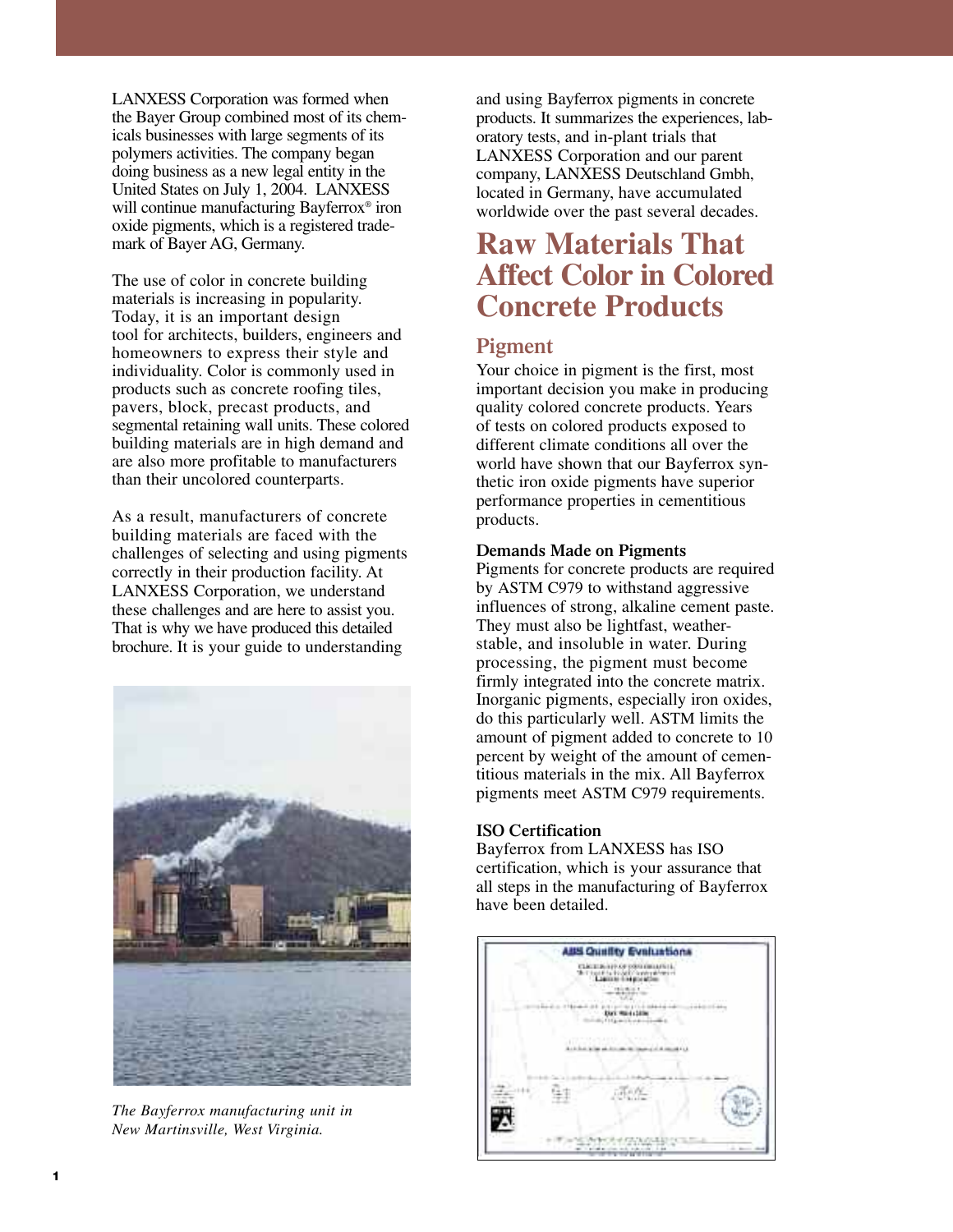The ISO series of standards was developed by the International Organization for Standardization (ISO) to satisfy the increasing demands of quality-conscious customers. At LANXESS, we are extremely proud that our meticulous detail in manufacturing Bayferrox iron oxide pigments has been recognized with ISO certification.

| <b>TRADE NAME</b>      | <b>GENERIC NAME</b> | <b>SHADE</b><br><b>NUMBERS</b> |
|------------------------|---------------------|--------------------------------|
| Bayferrox Black*       | Iron oxide black    | 300                            |
| Bayferrox Red*         | Iron oxide red      | 100                            |
| Bayferrox Yellow*      | Iron oxide yellow   | 800 or 900                     |
| <b>Bayferrox Brown</b> | Iron oxide brown    | 600 or<br>6000                 |
| Chrome Oxide Green*    | Chrome oxide green  | GN or GX                       |

#### **Most Important Shades**

\*Available as powders and granules

From these primary pigments, the most commonly used colors in building materials can be made. By changing the pigment shade, the amount of color added, or the color of the cement and other raw materials, an almost infinite variety of final colors is possible, for example:

Red pigment  $\rightarrow$  Light pink to dark purple

Yellow pigment  $\rightarrow$  Pale yellow to mustard

Brown pigment  $\rightarrow$  From light buff to dark brown

Black pigment -> Pale gray to dark charcoal

Green shades can also be produced.

#### **Cement**

All concrete products contain cement, and the color of the cement affects the final color of the product tremendously. The cement acts as a binder between the sand, aggregates, and pigment in the concrete, holding everything together. It is the cement, and the paste that is created when water is added, that incorporates and binds the pigment particles in the product and prevents them from being washed away.

The most common color of cement is gray. And since the color gray detracts from the brilliance of any color whenever it is used, it is impossible to obtain many bright or

pastel colors using gray cement. Gray cement works best with darker colors such as dark browns, blacks, grays, and many reds.

Whenever pastel shades are desired, a manufacturer must use white cement. Light or bright shades of pink, tan, blue, green, and yellow are possible with white cement. With chrome oxide green or cobalt blue pigments, the color difference using white instead of gray cement is pronounced. When white aggregates are used with white cement and pigments, even brighter shades are possible.

Cement companies make many types of cement, and they vary in color from light to dark shades of gray. And as is the case in comparing dry pigment powders, it is not possible to tell final color of concrete by looking at the color of the cement powder. Therefore, to reduce the risk of color inconsistency on the same project, use the same cement supplier and cement type. Whenever changing suppliers, or type of cement, it is important to understand that final color will likely change.



In coloring concrete, the pigment particles are insoluble and 10 times finer than cement. Since cement is the "glue" that holds the concrete product together, it also holds the pigment in place. And since the amount of pigment added to a concrete mix is determined (in percentages) by the total weight of the cementitious materials, as the amount of cement changes so does the amount of pigment and the final color of a concrete product. If the amount of pigment in pounds added were constant, but the amount of cement varied, the one with higher cement content will have a less saturated color.

Note: Because of variables in photography and printing, the actual color of the concrete products shown may *differ from the colors as they appear in the brochure.*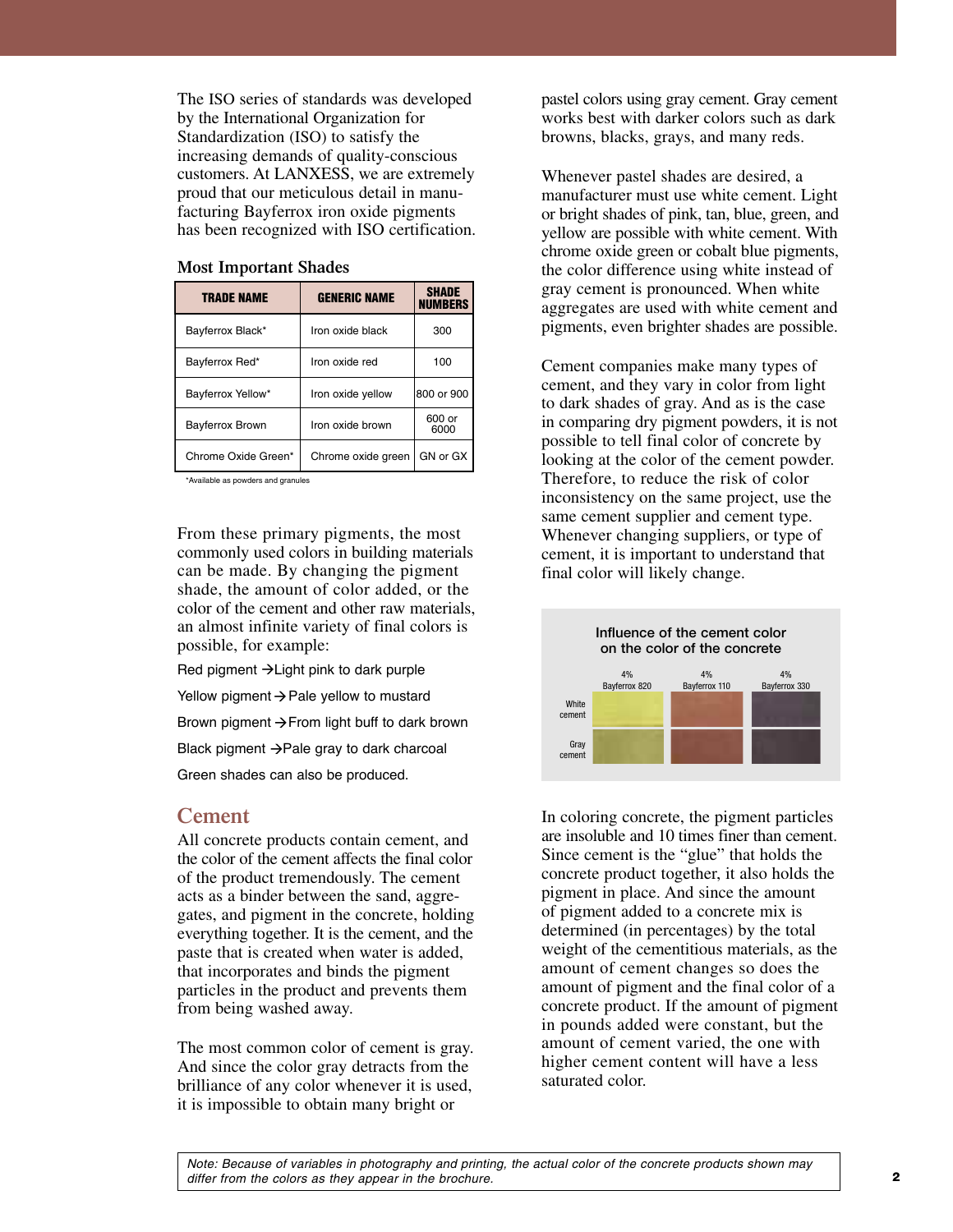

Brilliant, glossy shades, like those of paints or plastics, cannot be attained in concrete products because of the composition and inherent nature of concrete. Further, the smooth surfaces of paints and plastics reflect light differently than concrete, contributing to their brighter appearance.

#### **Aggregates**

In addition to cement, all concrete products contain sand and aggregates, and their color has an effect on the final color of a product since they represent the biggest part of the concrete mix. These aggregates will eventually be exposed after extensive weathering.

Concrete products can be "washed" or "ground" during manufacturing to remove the colored cement paste, exposing the aggregate color immediately. In either instance, just as with cement color, the natural color of the aggregates has a more marked effect on concrete that's been colored with a low dosage of pigment than on higher pigment concentrations.



The extent to which color is affected by sand and aggregate depends on the mix design. If the cement to aggregate ratio is 1:10 or higher, more of these particles will be exposed on the surface of the concrete and not coated by the colored cement paste. Consequently, in these formulas, the color of these raw materials – and any variation to them – will show up more.

## **Water**

When attempting to produce uniform color shades of pigmented concrete, it is important to carefully monitor the amount of mixing water added to the mix, and the moisture content of the raw materials, particularly the sand. Not only does a high water-cement ratio have a detrimental effect on the strength of the concrete, it also makes the product appear a lighter color.



Why is this true? Think about a freshly poured glass of beer. The top of that glass is white foam, while the rest of the glass is filled with beer that is a golden, amber color. That's because the foam consists of many tiny air bubbles that scatter light making it a very light, bright color. Similarly, in a concrete product, excess mixing water evaporates to the surface and leaves behind many fine pores or cavities – like foam in beer – that make the concrete appear lighter in color. Therefore, the higher the water-cement ratio, the lighter the concrete appears. And this lighter color is true whether or not the concrete has been pigmented.

Consequently, all producers of concrete products must carefully monitor the amount of mixing water and the moisture content of the aggregates to ensure a consistent color in their products.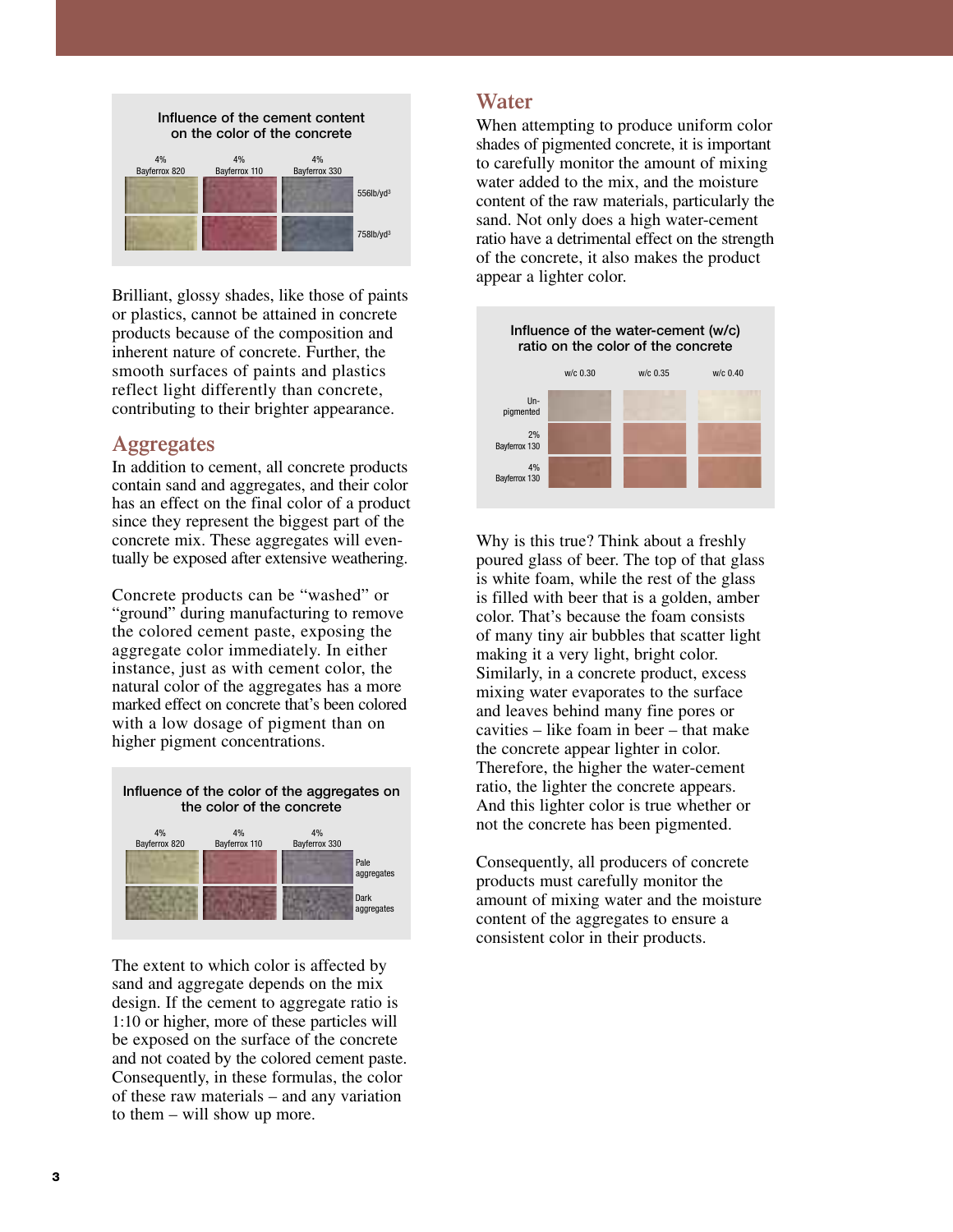# **Pigments in Detail**

### **Available Pigment Forms**

For decades, pigment powder was the only form of pigment available. Worldwide, powder is the most commonly used form of pigment because it is available in a wide range of colors, and economic advantages make powder appealing. Powder, however, is dusty and does not flow freely. When trying to meter powder to the mixer automatically, there are few systems available.

Today, the concrete product manufacturers have other choices. Pigment can also be purchased as a pre-manufactured slurry. When slurries were first introduced, they provided the manufacturer with a freeflowing, non-dusting product that could be metered automatically. However, freight (shipping water is expensive), availability, cost of coloration, settling, freezing and evaporation problems limit their use.

The latest pigment form makes it possible to meter the pigment pneumatically and very accurately to the mixer in its dry state. At first there were granules made in a spray dryer: many particles of powder combined into pigment "spheres." Then in 1997, our parent company introduced a patented second generation of these pigments, called Bayferrox C. The "C" is for "compacted" or many particles of standard Bayferrox powders pressed together. Bayferrox C is a free-flowing, low-dusting, and irregularly shaped granule, that is suitable for cementitious applications.

There is not an easy answer to the question, "What type of pigment is best for me?" There are advantages and disadvantages to each. Talk to your Bayferrox representative about the form that best suits your current and future needs.

#### **Tinting Strength**

Whenever pigment is used in concrete, it must be added by weight. That weight is determined as a percentage of the weight of the cementitious materials in the mix, typically 3 or 4%. Throughout this brochure, you will notice various percentages of pigment used.

Not all pigments are alike. In their dry state, like colors may appear to be identical, but since pigment is never used without mixing it into something, like concrete, you should never evaluate pigment by itself. Once pigment is mixed into the concrete and the product is allowed to cure, significant color differences between two pigments that appeared similar in their dry state will be visible. This color difference demonstrates the tinting strength – and the color – of the two pigments.



For example, in the picture above, the two red powders look nearly identical. On the left is clay brick dust and on the right is a standard Bayferrox red pigment. But once these "pigments" are mixed in concrete at 6% pigment loading, the resulting color difference is significant.



In the next example, comparing Pigment "A" to Pigment "B" at 3% pigment loading, three different pavers were made. Notice the two pavers using Pigment A, one at 3% loading and the other at 10%. Now compare those pavers to the one made with 3% Pigment B.

At 3% loading of both pigments, the colors look totally different. But when 10% of Pigment A is used, it looks similar in color using only 3% of Pigment B. Therefore, Pigment B is significantly higher (3x) in tinting strength than A. Although A may be less expensive to buy per pound, it may not be the most economical pigment to use.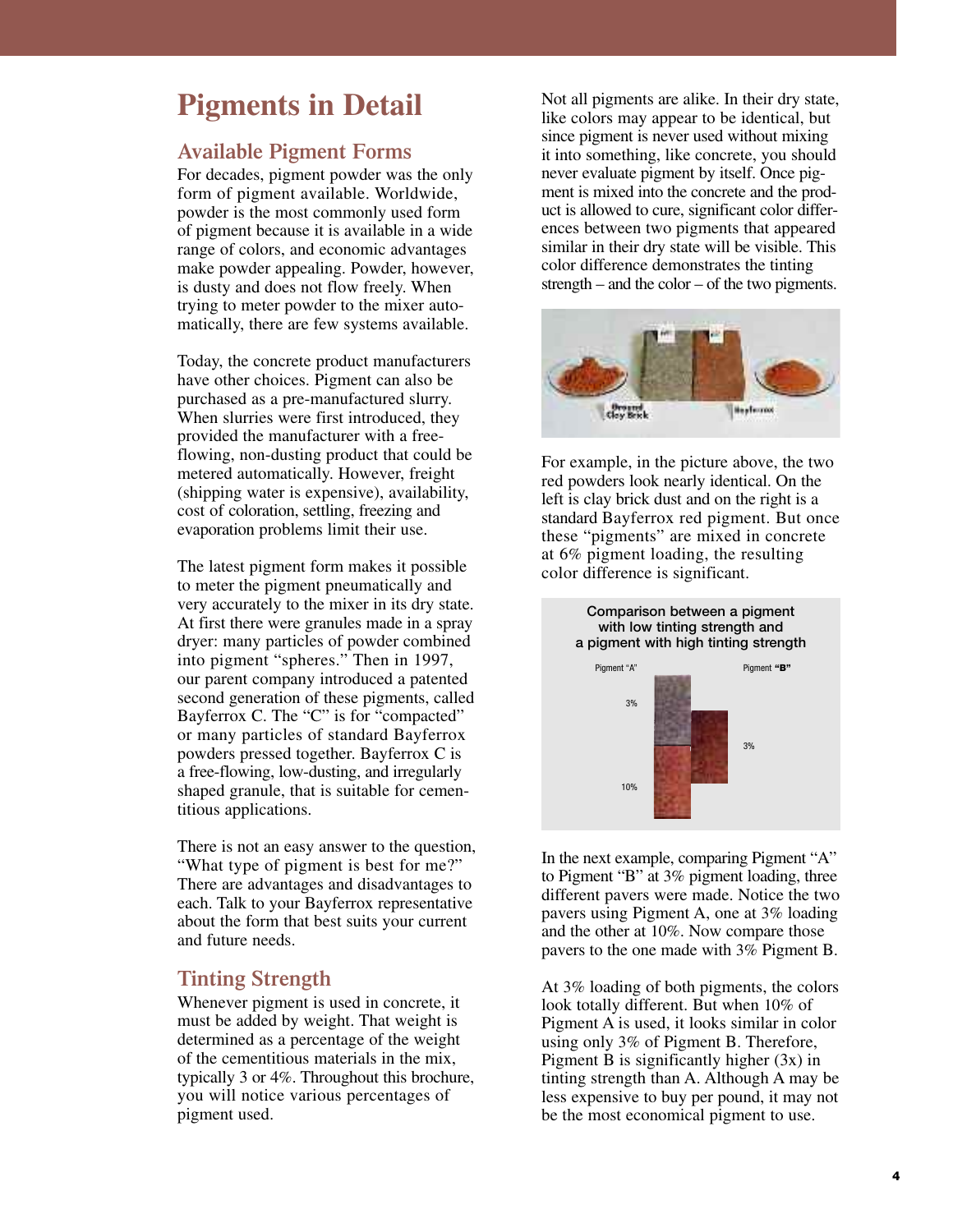# **Pigment Loading**





The chart above demonstrates that as more color is added to concrete, the color changes. On the graph, the color intensity was plotted in terms of reflectance readings as a function of pigment addition. The photos demonstrate actual color change, and you can see that change is significant from 2% up to 6% when using pure synthetic iron oxide pigments. Within the 5 to 6% range, Bayferrox pigments reach their optimum saturation level.

As more Bayferrox is added, there is little difference in the pavers colored from the 6 to 8% loadings. This is demonstrated in both the sample paver colors, and on the graph showing the leveling of the reflectance curve. Therefore, not only is it unnecessary to add this much material, it also becomes uneconomical. It is important to know the optimum pigment loading to achieve the desired color so that only the exact amount of pigment necessary is added to the mix.

# **Colorfastness**

Colorfastness is the measurement of how fade resistant a pigment is when exposed to the elements over a period of time. Our parent company has conducted extensive tests on pigments used in concrete applications. Shown below is our own weathering station at our headquarters where concrete roofing tiles and other concrete products are evaluated for their colorfastness. Years of experience have proven that only outdoor weathering tests provide reliable conclusions about the weather stability of pigments in concrete. Accelerated weathering tests, conducted with laboratory equipment, do not provide accurate durability data, especially regarding carbon black and select organic pigments.



When pure synthetic or natural iron oxide pigments are used to color concrete products, the pigments don't fade. Rather, as the concrete product is exposed to the elements, the surface of the product erodes. This natural erosion changes the surface of the product: cement and pigment particles are gradually removed, more aggregate particles are exposed, dirt gets ground into the surface, etc. All these actions have a deleterious effect on the color of the product, but the pigment has not faded.



*Exposed and unexposed sample panels* **<sup>5</sup>**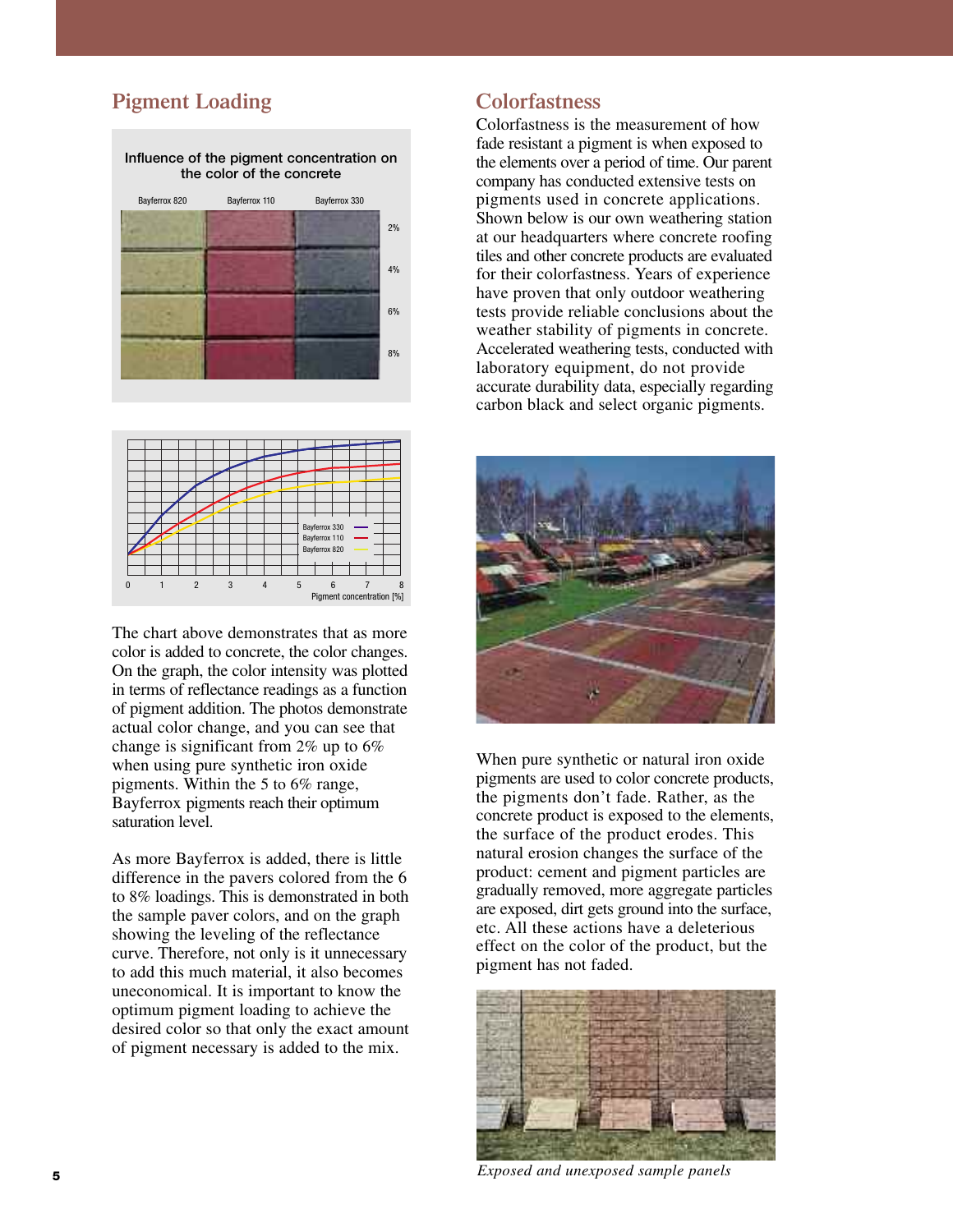The sample wall panel of concrete brick on the previous page shows that color change after 25 years of exposure is very little compared to the unexposed samples in front of them, apart from a slight soiling of the surface. As discussed earlier, this is not color fading. Rather, the surface has eroded slightly and the cement matrix (and pigment particles) have been removed.

#### **Carbon Black**

In addition to our own tests, Germany's Federal Institute for Material Research and Testing (BAM) conducted tests of concrete samples colored with carbon black, Bayferrox iron oxide black pigments, and various blends using Bayferrox red (Test Report No. 2.1/21219/5). The results of these tests show that samples pigmented with carbon black fade significantly on exposure to weathering, while only a very slight change in shade is observed in those samples pigmented with Bayferrox black. In products colored with a blend of Bayferrox pigments versus those that used carbon black in the blend, those with carbon black turned red after exposure while those that used the blend of the Bayferrox pigments retained their orginal dark brown color. Not only does this prove that carbon black fades, but that red iron oxide pigments used in the brown blend are colorfast.



#### **Organic Pigments**

Organic pigments are an excellent choice for automotive, industrial and architectural paints, but most organic pigments do not meet ASTM C979 for coloring concrete products. They are incapable of withstanding the highly alkaline environment of cementitious products. In outdoor weathering tests, concrete products colored with a majority of organic pigments available fade in only a few months.

## **Pigment Quantity Affects Color Durability**

Remember that cement is the "glue" that holds the concrete product together, that it holds the insoluble pigment particles in place, and that the amount of pigment added to a concrete mix is determined by weight as a percentage of the weight of the cement. As pigment addition increases or decreases, the amount of pigment particles changes proportionally.

On the surface of concrete, there is a layer consisting of the aggregate fines, cement paste, and pigment particles being held in place. The thickness of this layer depends on the mix design, method of compaction, etc. As this layer is exposed to weather and its effects, the fine particles of the cement matrix are gradually worn away, taking away the pigment, while the aggregate particles in the surface become exposed, resulting in the aggregate color contributing more to the overall color of the product.

Consequently, at low pigment loadings, there are fewer pigment particles for the cement to hold into place. Therefore, a color change over time is more visible at low loadings than at a higher pigment loading where you would have more pigment particles being held into place.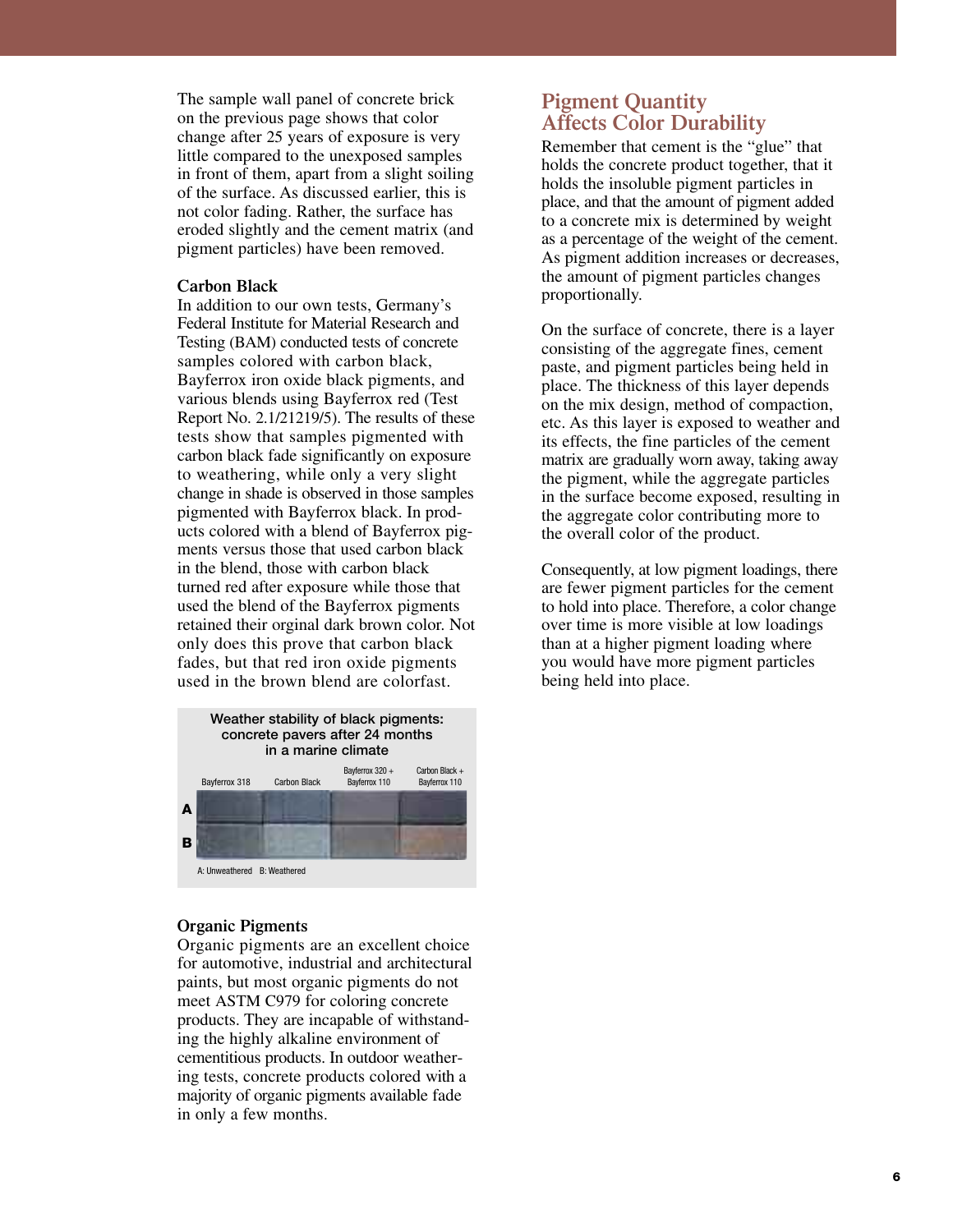# **The Production of Colored Concrete Products**

# **Metering Pigments**

Once the form of pigment has been determined, the equipment to meter the pigment must be selected. This can be a daunting task with the numerous choices available, but LANXESS is here to help you. Although we are not in the pigment metering equipment business, we work closely with the manufacturers of various systems. Our representatives are available to assist you in selecting an approved system to meet your needs. Here are some of the more important issues to consider when selecting an automatic pigment metering system:

- Cost of equipment
- Metering accuracy
- Space requirements
- Number of formulas
- Batch cycle time
- Number of mixers

# **Measuring Pigments**

Dry pigment powders and Bayferrox C must be measured by weight. In most practical cases, an accuracy of +/- 5% per color is sufficient to avoid noticeable color fluctuations. Under no circumstances should dry pigment be added by volume. First of all, pigments have a different volume to weight ratio. Also, the bulk density of a particular grade may vary from shipment to shipment because of different compactions on the pallet, or storage conditions. Therefore, using a coffee can for "weighing" pigment by volume may result in batch to batch color inconsistencies. Pigment slurries can be measured either by weight or volume.

Bayferrox pigments are manufactured in three basic colors: red, yellow and black. Though various shades of these primary colors are available, selecting one standard black and yellow shade, plus two reds – one yellowish and the other bluish – will provide an extensive color range. The most frequently recommended primary colors are Bayferrox Black 330, Reds 110 (yellow-shade red) and 130 (blue-shade red), and Yellow 820 or 920. Incorporating two shades of red provides

greater color flexibility than only one shade; not all dark browns are possible with a warm yellow-shade red, nor are light tans or buffs always possible with a blue-shade red. In the example below, Bayferrox Red is combined with Bayferrox Black to achieve a mid-shade brown.

When using primary pigments at your factory, there is no need to premix them. Pigment metering systems are capable of automatically choosing the right pigment(s), measuring the exact quantity necessary, and transferring the pigment to the concrete mixer where the blending takes place.



In addition to offering the basic red, yellow and black colors, LANXESS offers custom blends, and a wide range of standard brown shades, by premixing various primary powder pigments together.

# **Mixing Pigment in the Concrete**

Once you have selected the pigment form and the appropriate metering system to meet your current and future needs, we recommend the sequence below for adding color to the mixer.

#### 1. Add sand and aggregates 2. Add Bayferrox powder or C grade pigment(s) **CORRECT MIXING SEQUENCE FOR PROPER DISPERSION OF ANY TYPE OF BAYFERROX PIGMENT**

- 3. Mix for 30 seconds, minimum
- 4. Add cement
- 5. Add remainder of mixing water
- 6. Mix until homogeneous

Since pigment powder is such a small particle-sized material, care must be taken to ensure complete dispersion in the mix. As a general rule, a premixing of pigment powders or Bayferrox C, sand, and aggregates is most advantageous. The coarser aggregates act as "dispersion aids" and help to distribute the pigment particles evenly. Then the specified amount of mixing water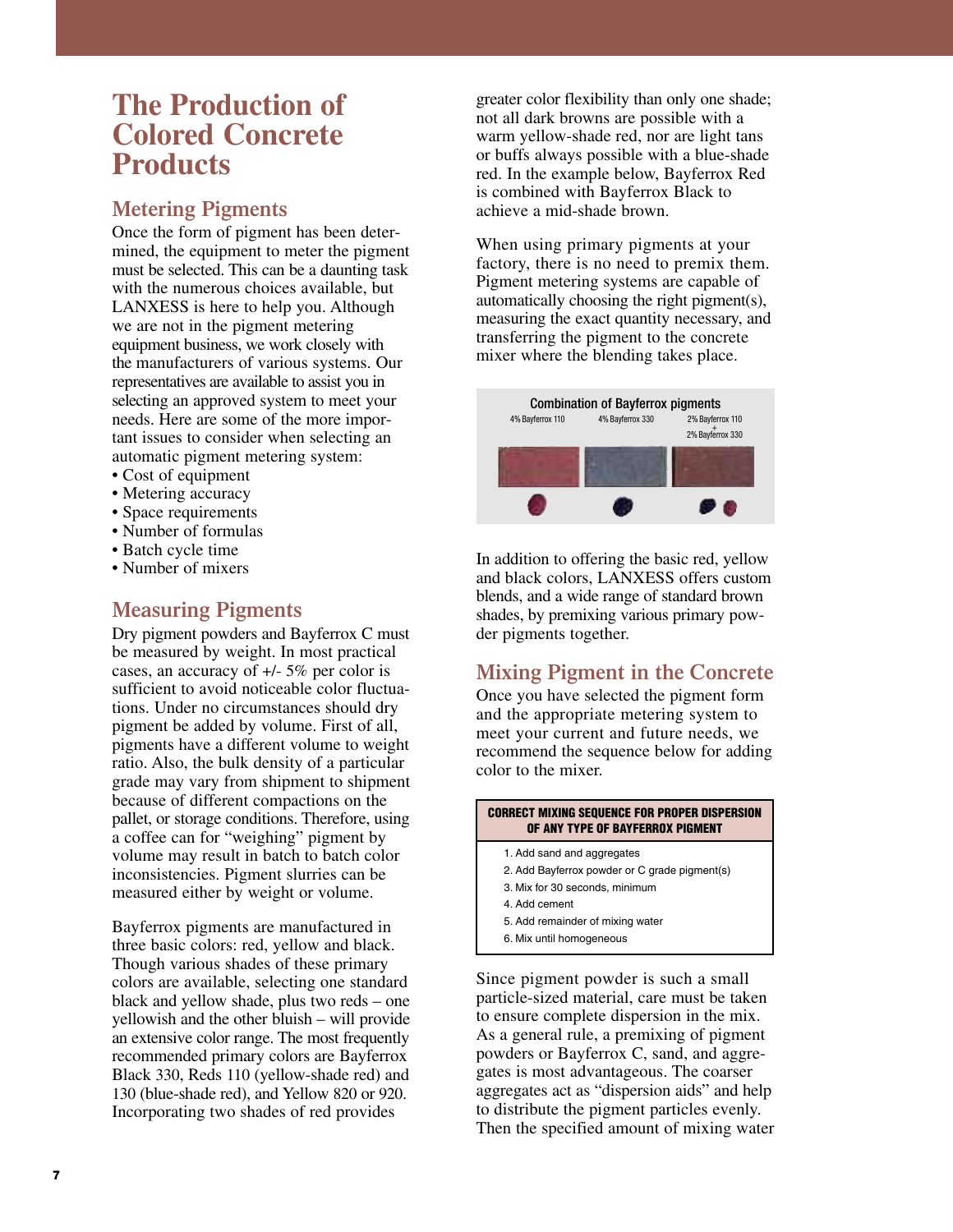is added and mixed until homogenous. When making your own pigment dispersions, or purchasing pre-manufactured pigment slurries, a pre-wetting is recommended. Otherwise, problems may occur such as streaking or the creation of pigment spots. If lightweight aggregates are used, it is necessary to prewet the aggregates. This procedure permits the water to fill the pores of the aggregates. The mixing then may be completed as suggested above.

## **Pigment Effect on Concrete Quality**

ASTM C979 limits the amount of pigment added to concrete to 10%. Care must be used when using weak pigments – those with lower tinting strength – because color saturation is not reached until much larger amounts of pigment are added. The amount of these pigments required to produce a given shade can sometimes be so large that the increase in the amount of fines added to the mix has a negative effect on the technical properties of the concrete and exceeds ASTM limitations.

Blaine is a relative measure of the specific surface area of cement, but pigments do not follow this measure since their fineness differs depending on the type of pigment. As a general rule, however, most Bayferrox pigment powder would be approximately 10 to 20 times finer than cement. But with the Bayferrox pigment grades most commonly used in concrete, these pigments have a nominal effect on the processing properties of concrete considering the particle size of the pigment, particle shape and chemical composition.

Yellow pigments have a needle-shape structure while red pigment is spherical and black pigment is cubical. As such, yellow pigments have a higher water demand. This effect is noticeable only with pigment loadings above 5%. If more than 5% yellow pigment is added, this will lead to a reduction in the effective water-cement ratio and changes in the consistency of the concrete. If you compare the addition of yellow pigment to unpigmented concrete, it may be necessary to increase the amount of mixing water in order to obtain the same consistency, or workability, at higher pigment loadings.

# **What Else Affects Color?**



#### **Efflorescence**

Anything made from cement is susceptible to efflorescence. It is important to note that our Bayferrox and Chrome Oxide Green pigments do not have any influence on the creation of efflorescence, nor can they pre-



vent it from happening. To some degree, efflorescence always occurs. But when it appears on products that are colored, it seems more visible and customers complain more.

Primary efflorescence is the result of free lime in the cement being dissolved in the mixing water and working its way, as hydrated lime, to the surface of the concrete where it reacts with carbon dioxide in the air to form insoluble calcium carbonate. Secondary efflorescence is the same phenomenon, but it occurs after the concrete has cured when rainwater or dew brings hydrated lime or calcium hydroxide to the surface. Therefore, porosity of concrete plays an important role in efflorescence. The less porous the concrete is, the lower the tendency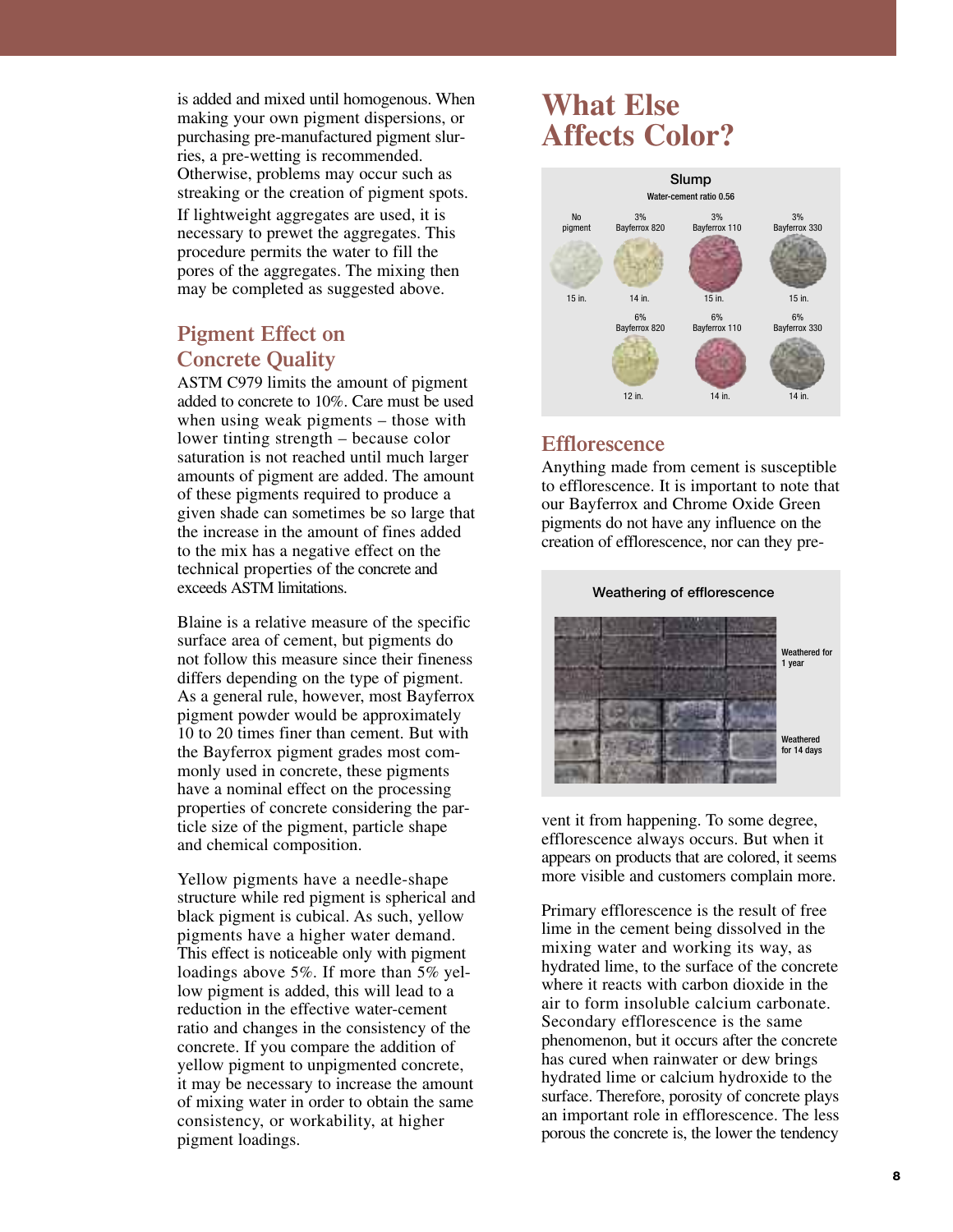for efflorescence to occur. The chemical formula for this reaction is:

> CaO +  $\text{H}_{2}\text{O}\rightarrow \text{Ca}(\text{OH})_{2}$  $\text{Ca(OH)}_{2} + \text{CO}_{2} \rightarrow \text{CaCO}_{3} + \text{H}_{2}\text{O}$

How does it go away? In a subsequent reaction, the hard insoluble calcium carbonate on the surface of the concrete reacts with carbon dioxide from the air that's been dissolved in water, to form calcium bicarbonate, which in turn, is soluble in water. This reaction can take from 15 to 24 months. Therefore, weather plays an active role in the creation and removal of efflorescence. Also, since rain is necessary for removing efflorescence, this process will take much longer in arid climates.

More detailed information on this phenomenon is available from LANXESS.

### **Curing**

Since curing temperature affects the color of unpigmented concrete, it will also influence the color of concrete that's been pigmented. This is due to changes curing imparts on the size and shape of the cement crystals.

Hardened cement paste, or stone, which is formed from the reaction between the mixing water and the cement, produces calcium silicate crystals of various sizes depending on the curing temperature of the concrete. It is the size and irregular shape of these crystals that affects the way light is scattered. Consequently, this changes the appearance of the colored concrete product. As the curing temperature increases, the crystal structure of the concrete becomes more irregular. This results in more porous concrete, which increases light scattering, and the lighter appearance of the concrete. This color difference is most apparent when concrete is cured at elevated temperatures compared to concrete cured at ambient temperatures.

Whenever autoclaves are used, the color difference (compared to normal room temperatures) is even more pronounced. First of all, even in unpigmented concrete, the cement crystals are affected, resulting in



extremely light gray concrete. When pigment is added to autoclaved products, especially black or dark brown shades, these higher temperatures may also affect the pigment itself. That's because black iron oxide pigment starts to oxidize to brown pigment at 180˚C (356˚F) and eventually to red as the temperature increases. Therefore, if the concrete is autoclaved at 200˚C (392˚F), a color change from black to reddish brown shade is likely. Also, if dark brown pigment is used (a combination of black and red pigments), a color change is likely for the same reason. LANXESS Corporation offers special temperature-stable pigments-Bayferrox 645T brown and Bayferrox 303T black-which are capable of withstanding these higher temperatures. The use of any standard red or yellow iron oxide pigment is unaffected by normal autoclaving.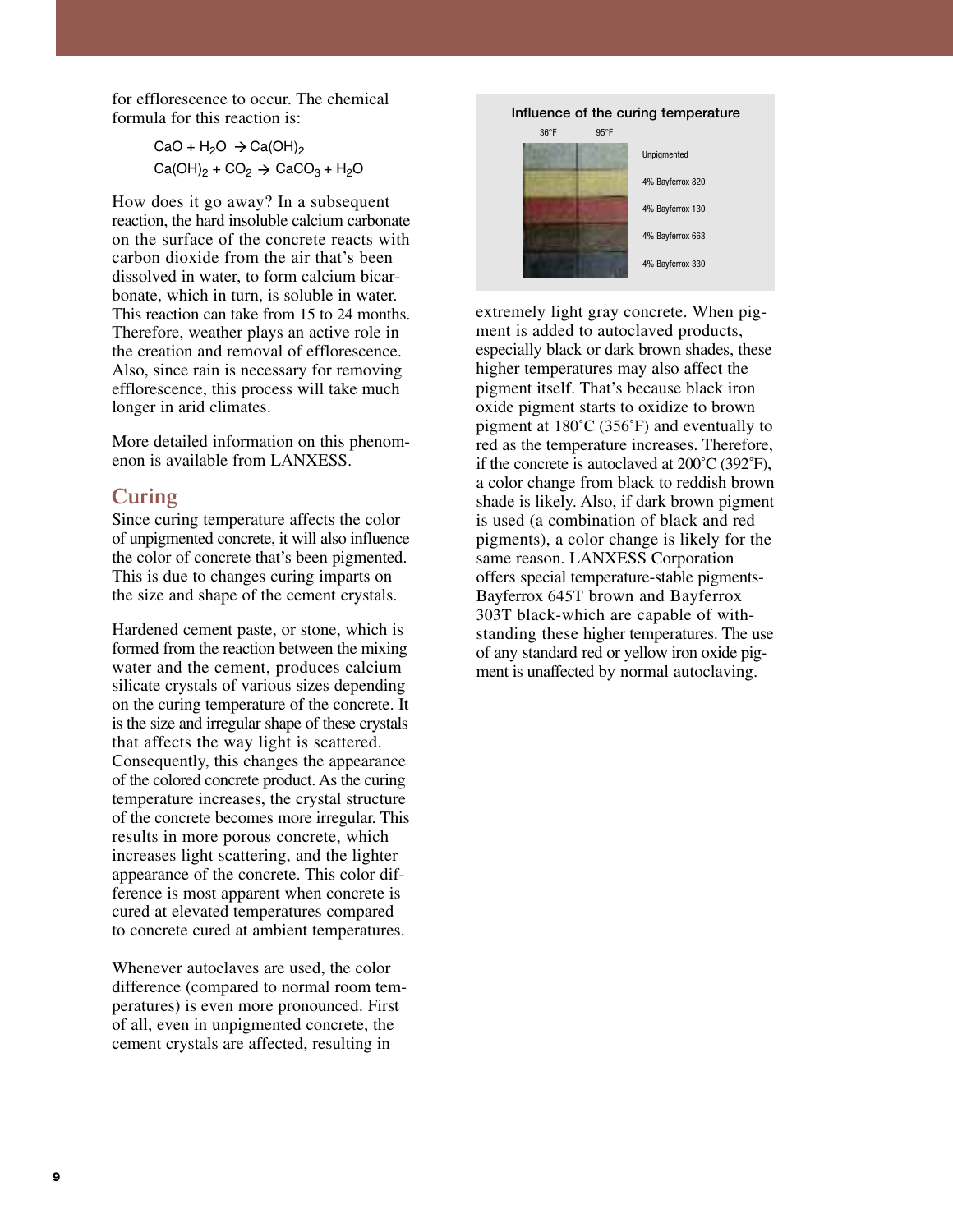#### **Admixtures**

Admixtures are those ingredients in concrete other than Portland cement, aggregates, and water, that are added to the mixture immediately before or during mixing. Given this definition, pigments are classified as admixtures. The most common admixtures are air entraining agents, water reducing agents, accelerators, mineral admixtures (pozzolans), and water repellants. Each type of admixture has a different effect on the color – and appearance – of the concrete product.

Air entraining admixtures are used to improve freeze/thaw durability by creating microscopic air voids. These voids allow for expansion and contraction of the frozen water, thereby reducing scaling. These air voids are present throughout the concrete. On the surface of the concrete, this causes an increase in light scattering, which results in the appearance of a lighter color.

Water-reducing admixtures are used to reduce the quantity of mixing water needed in the concrete mix while maintaining a high level of workability. The reduction of water increases the strength of the con-

crete. This also results in fewer pores on the surface. The decrease in porosity lowers light scattering, which results in the appearance of a darker color.

Accelerators are added to the concrete mix in order to decrease setting time and increase high-early strength. The addition of accelerating admixtures usually results in a darker color because of the early setting of the concrete, and because of that, the chance of the formation of efflorescence is somewhat lessened.

Pozzolans are used to increase workability and to replace cement. In general, pozzolans are lighter and finer than Portland cement, which may result in a lighter color of the concrete. Certain pozzolans, however, can behave slightly as plasticizers. This plasticizing effect could allow for a reduction in the amount of water that would result in a darker color.

Water repellants decrease the water permeability of the concrete. In general, there is no effect on the color of the concrete.

| <b>Type of Admixture</b>           | <b>Material</b>                                                                                                                                                                                                       | <b>Desired Effect</b>                                    | <b>Effect on Color</b>                                                                                             |
|------------------------------------|-----------------------------------------------------------------------------------------------------------------------------------------------------------------------------------------------------------------------|----------------------------------------------------------|--------------------------------------------------------------------------------------------------------------------|
| Air Entraining<br>(ASTM C260)      | Salts of wood resins<br>Some synthetic detergents<br>Salts of sulfonated lignin<br>Salts of petroleum acids<br>Salts of proteinacious material<br>Fatty and resinous acids and their salts<br>Alkydbenzene sulfonates | Improved durability                                      | Normally makes<br>color lighter                                                                                    |
| Plasticizer<br>(ASTM C494, Type A) | Lignosulfonates<br>Hydroxylated carboxylic acids<br>(also tend to retard set, so accelerator is added)                                                                                                                | Reduce water required<br>for given consistency           | Initially darker;<br>reduced color effect<br>in later stages                                                       |
| Accelerator<br>(ASTM C494, Type C) | Calcium Chloride (ASTM D98)<br>Triethanolamine                                                                                                                                                                        | Accelerate setting & early<br>strength development       | Darker color                                                                                                       |
| Pozzolan<br>(ASTM C618)            | Natural Pozzolans (Class N)<br>Fly Ash (Class F and G)<br>Other materials (Class S)                                                                                                                                   | Reduce costs:<br>improved workability<br>and plasticity. | Typically lightens but<br>may darken due to<br>plasticizing effect;<br>inherent color affects<br>final color also. |
| <b>Water Repellant</b>             | Stearate of calcium, aluminum,<br>ammonium, or butyl<br>Petroleum greases or oils<br>Soluble chlorides                                                                                                                | Decrease permeability                                    | Possibly darkens color                                                                                             |

#### **Admixtures by Classification**